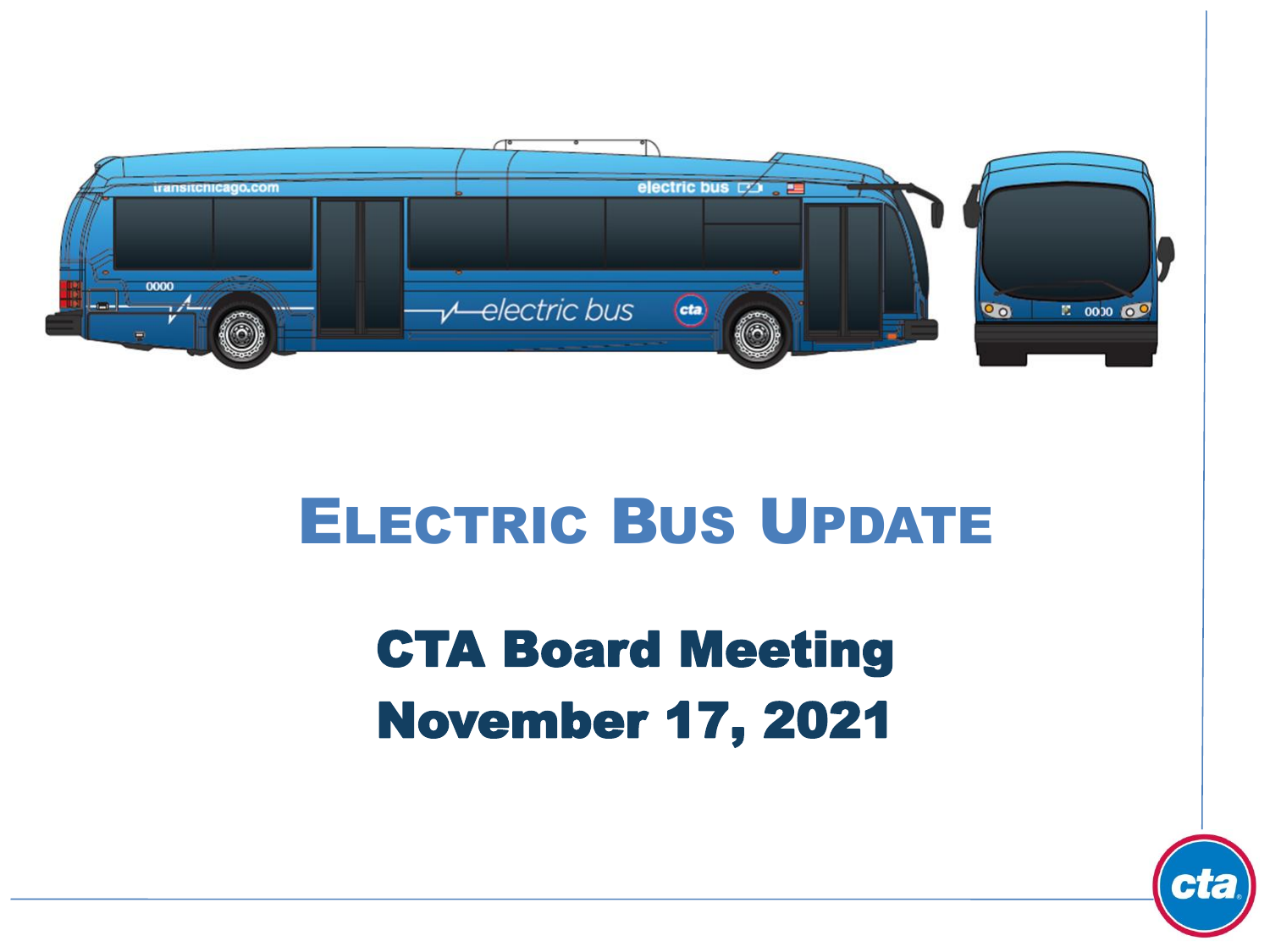

#### ELECTRIFY ENTIRE BUS SYSTEM BY 2040 Devon

- 1,860+ buses in the fleet
- 24/7 bus service
- 127 bus routes
- 7 garages for bus storage & maintenance
- 1 heavy maintenance facility
- Buses are often scheduled to be in service for 100+ miles per day
- Effective range of 40-foot electric bus is about 70 miles

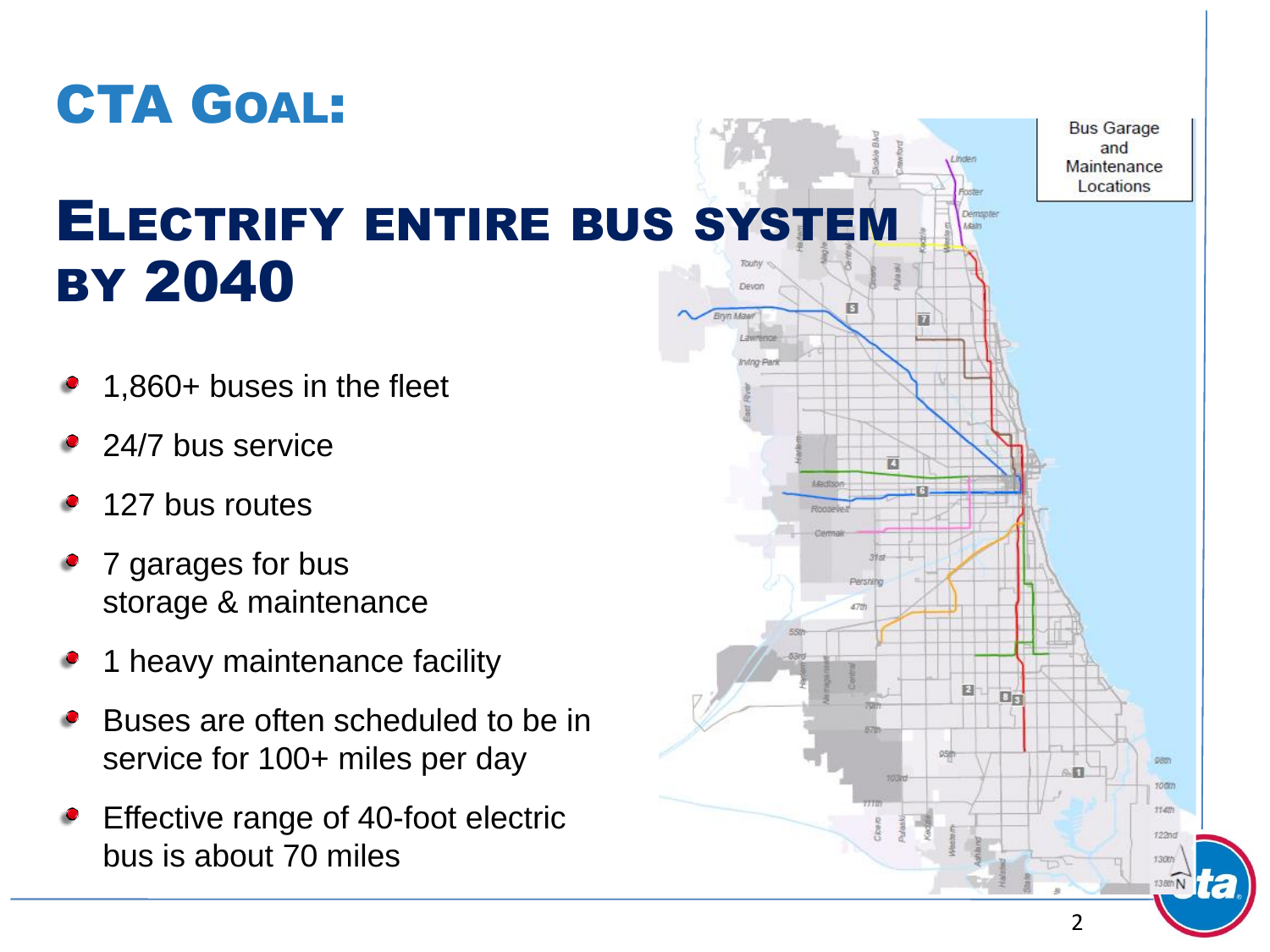## ELECTRIC BUS IMPLEMENTATION STUDY

- The CTA bus fleet electrification study is ongoing, completion anticipated before the end of 2021.
- This study will include strategic recommendations and outline an achievable transition to an all-electric bus fleet for CTA by the target date of 2040.





3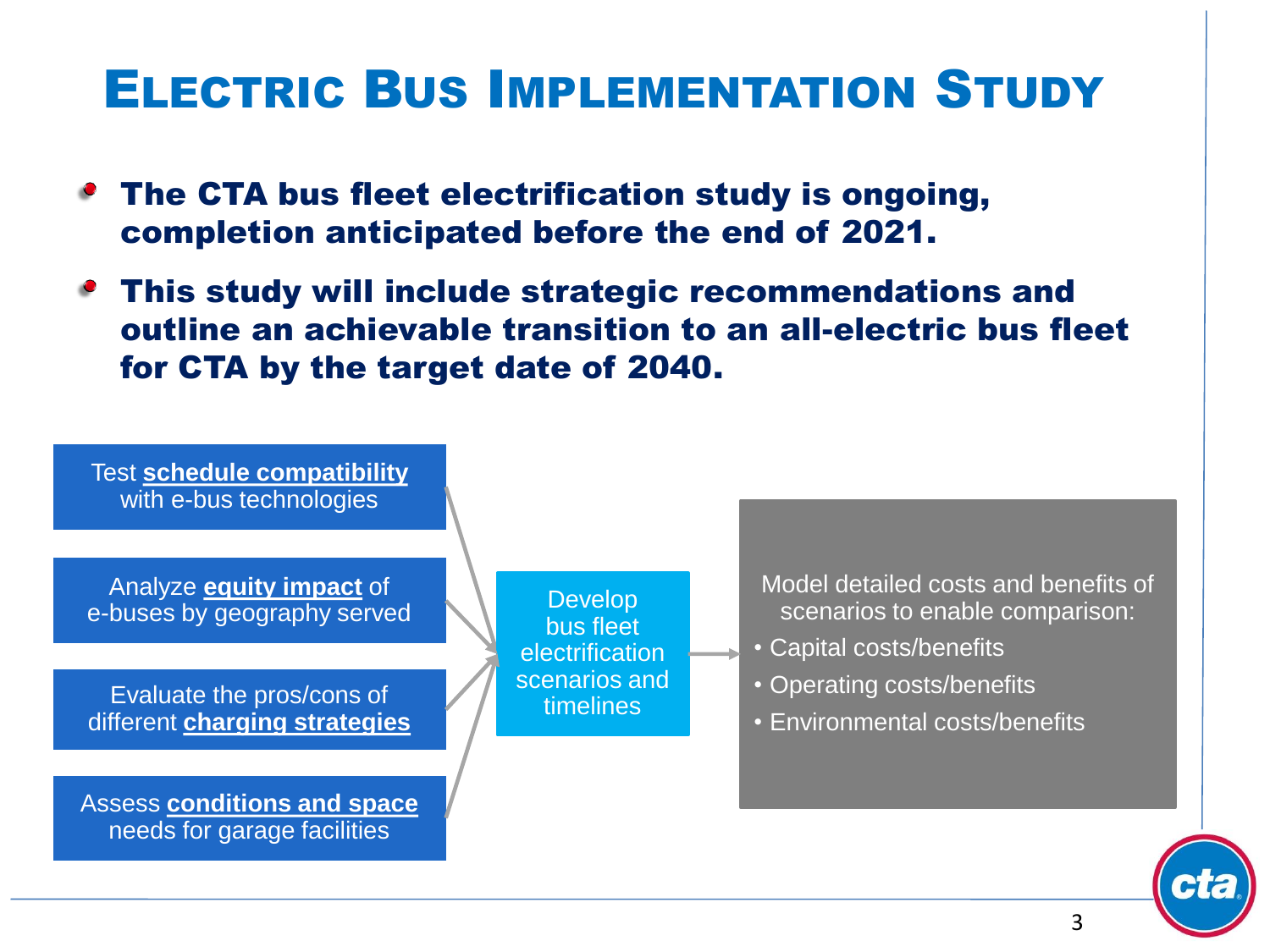# CTA'S ELECTRIC BUS PROGRAM: PAST, PRESENT, AND FUTURE

#### **2014 - 2019**

- 2 New Flyer e-buses
- 2 garage chargers
- AM & PM rush period service



#### **2020 – 2024**

- 8 Proterra e-buses in service in 2021; 17 more entering service in 2022
- Contract options enable purchasing up to 22 more
- On-route chargers at Navy Pier, Chicago/Austin, Midway
- Retrofitted New Flyers
- Grant for 6 Nova Bus e-buses and 6 garage chargers



#### **2025 – 2040+**

- New procurements for e-buses and charging infrastructure
- Power upgrades at charging locations
- Full electrification of all 7 garages and bus heavy maintenance facility
- **Potentially more** on-route charging



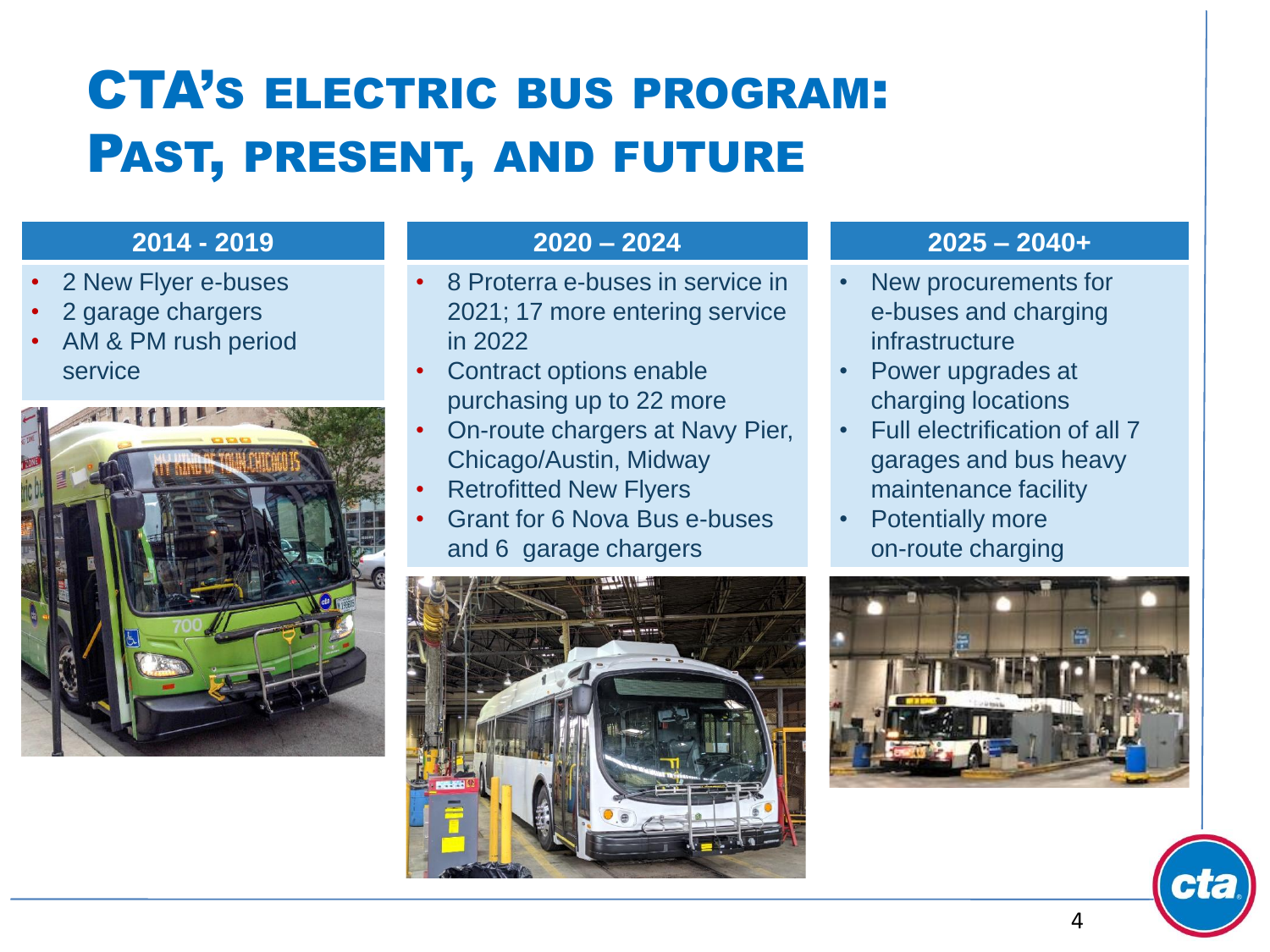**Myth: Electric vehicles have no climate changing emissions.**

#### Facts:

- Powering vehicles via the electric power grid will reduce GHG emissions significantly, but not to zero because our grid still relies on some fossil fuel sources.
- As more vehicles shift to electric, we need to make sure we are simultaneously expanding renewable energy production to meet and exceed the added demand for electricity.



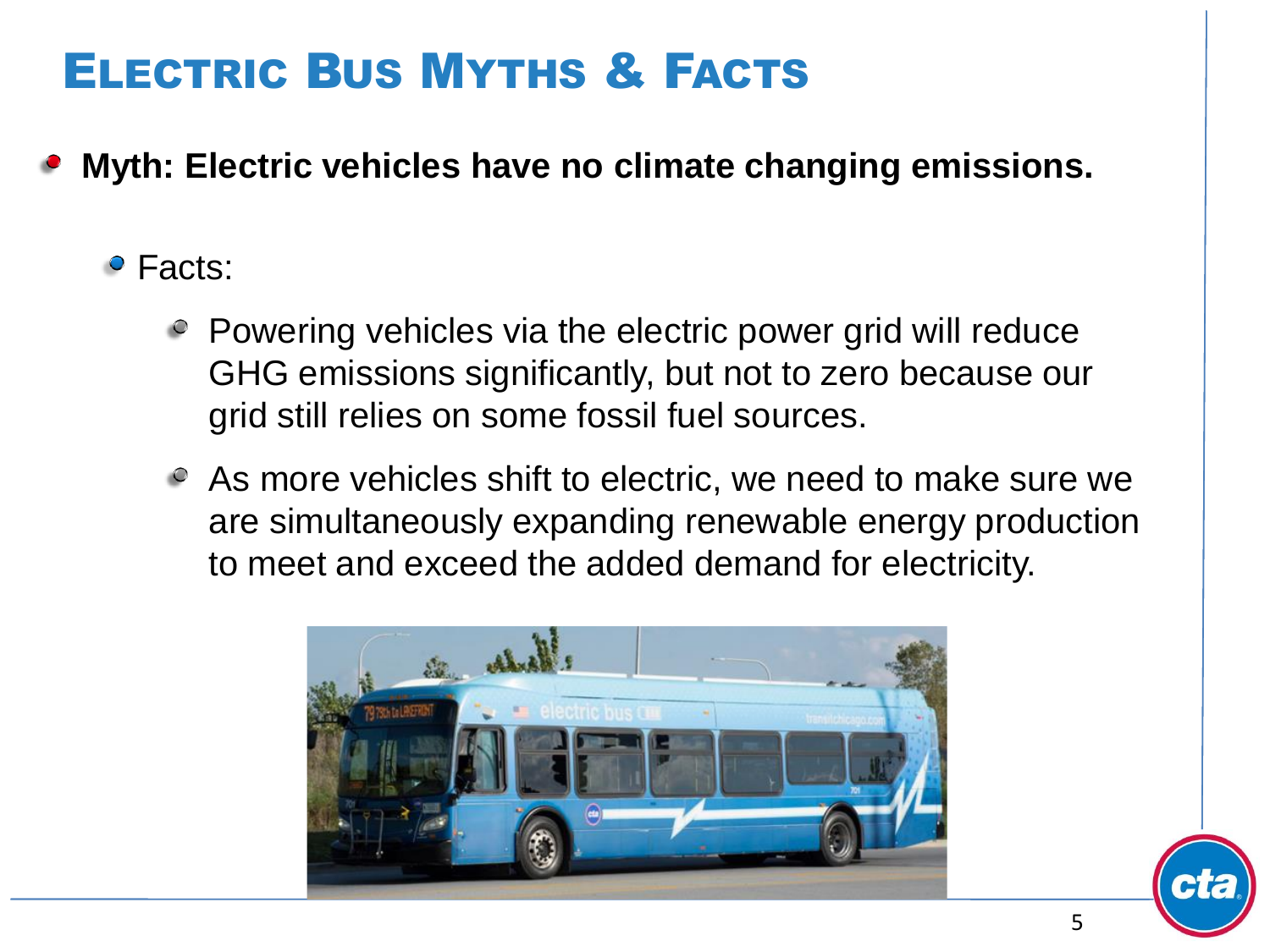- **Myth: CTA buses are a significant source of health-impacting pollution, especially in low income and minority communities.**
	- Facts:
		- CTA buses are responsible for a very small portion of vehicle emissions and overall emissions throughout the City of Chicago.
		- $\degree$  Even on corridors with the most frequent bus routes, buses typically constitute less than 2% of all vehicles.
		- More significantly, in September of 2021 there were around 465,000 bus rides per weekday. If you assume a third of those trips could have been made by foot, bike, or not made at all, that's still more than 200,000 car trips per day kept off the roads by operation of CTA transit.

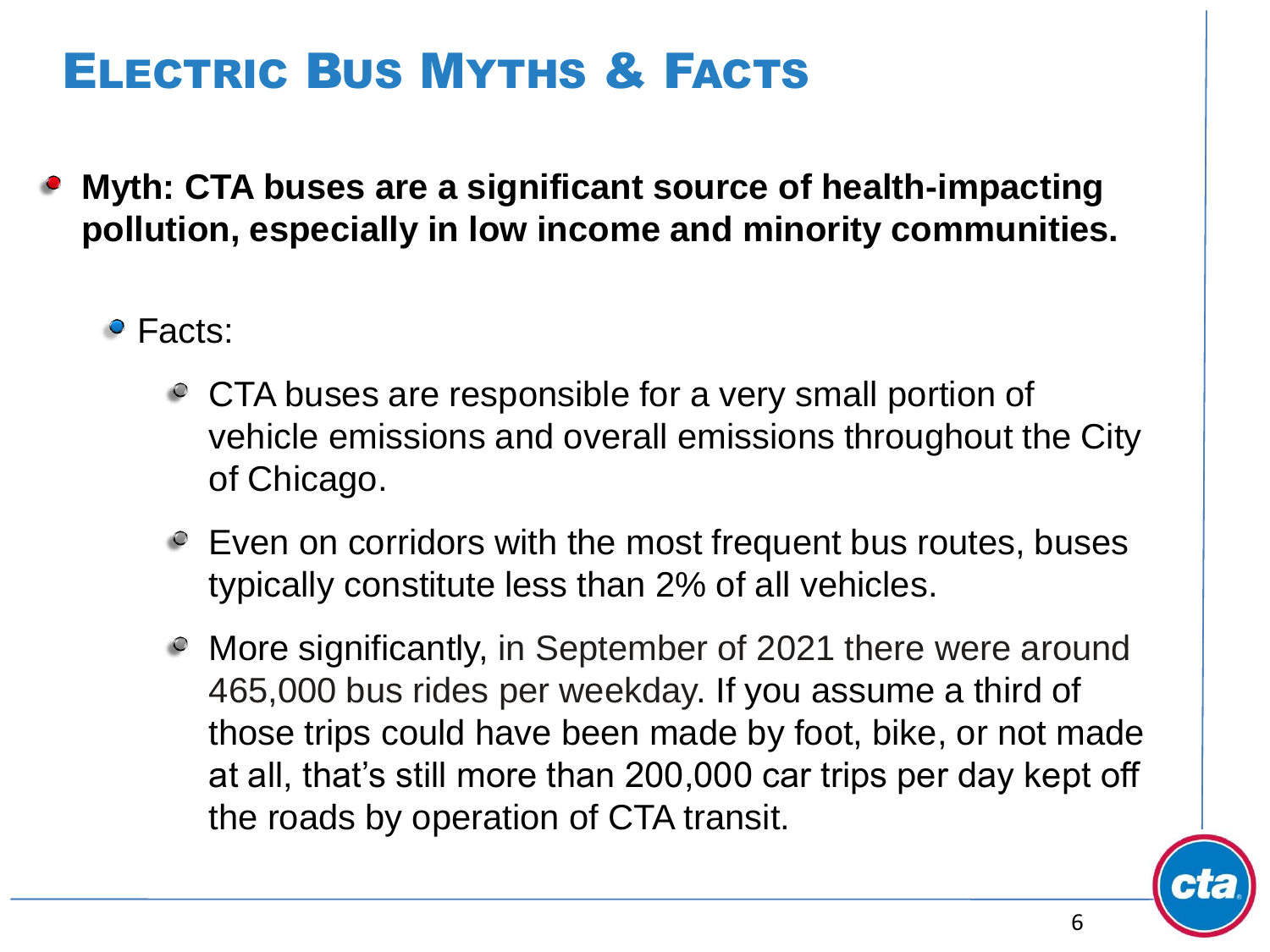**Myth: If CTA stopped buying diesel buses right away and bought electric buses instead, our air would be cleaner, and our greenhouse gas (GHG) emissions would go down.**

• Facts:

- If CTA stopped buying diesel buses today, we would not have the charging infrastructure to support a sufficient number of replacement electric buses.
- This means CTA would need to cut service and/or depend on an increasingly aged diesel fleet, which would be more polluting and less reliable.
- Diesel buses bought today will be retired before the 2040 electrification goal date.

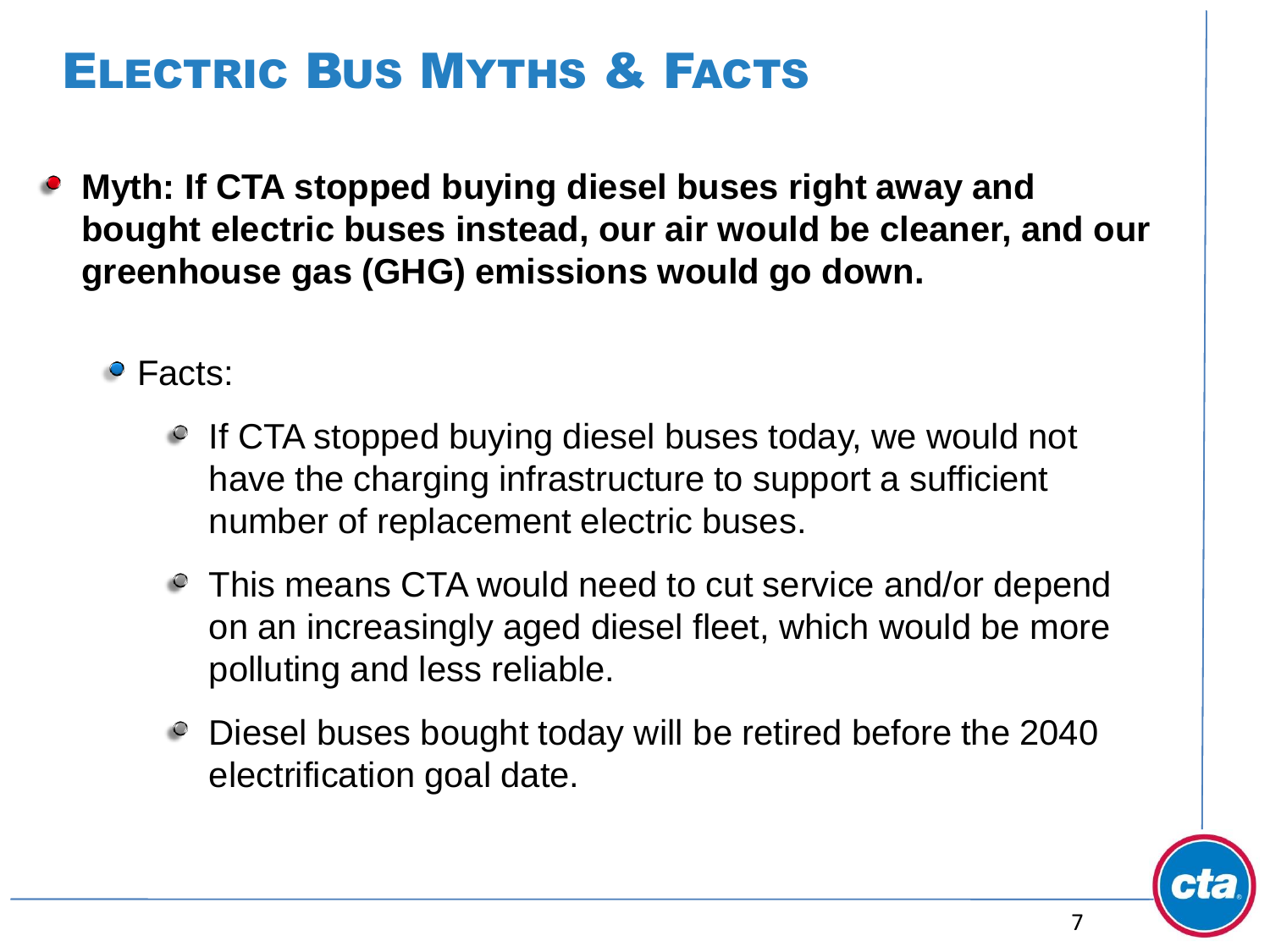- **Myth: There is no environmental or health benefit to replacing an older diesel bus with a new diesel bus.**
	- Fact:
		- The diesel buses to be purchased in 2022 will be more fuel efficient and emit 22% less CO2, 64% less NOx, and 91% less PM2.5 (particulate matter) on a per-mile basis compared to the older buses they will replace.

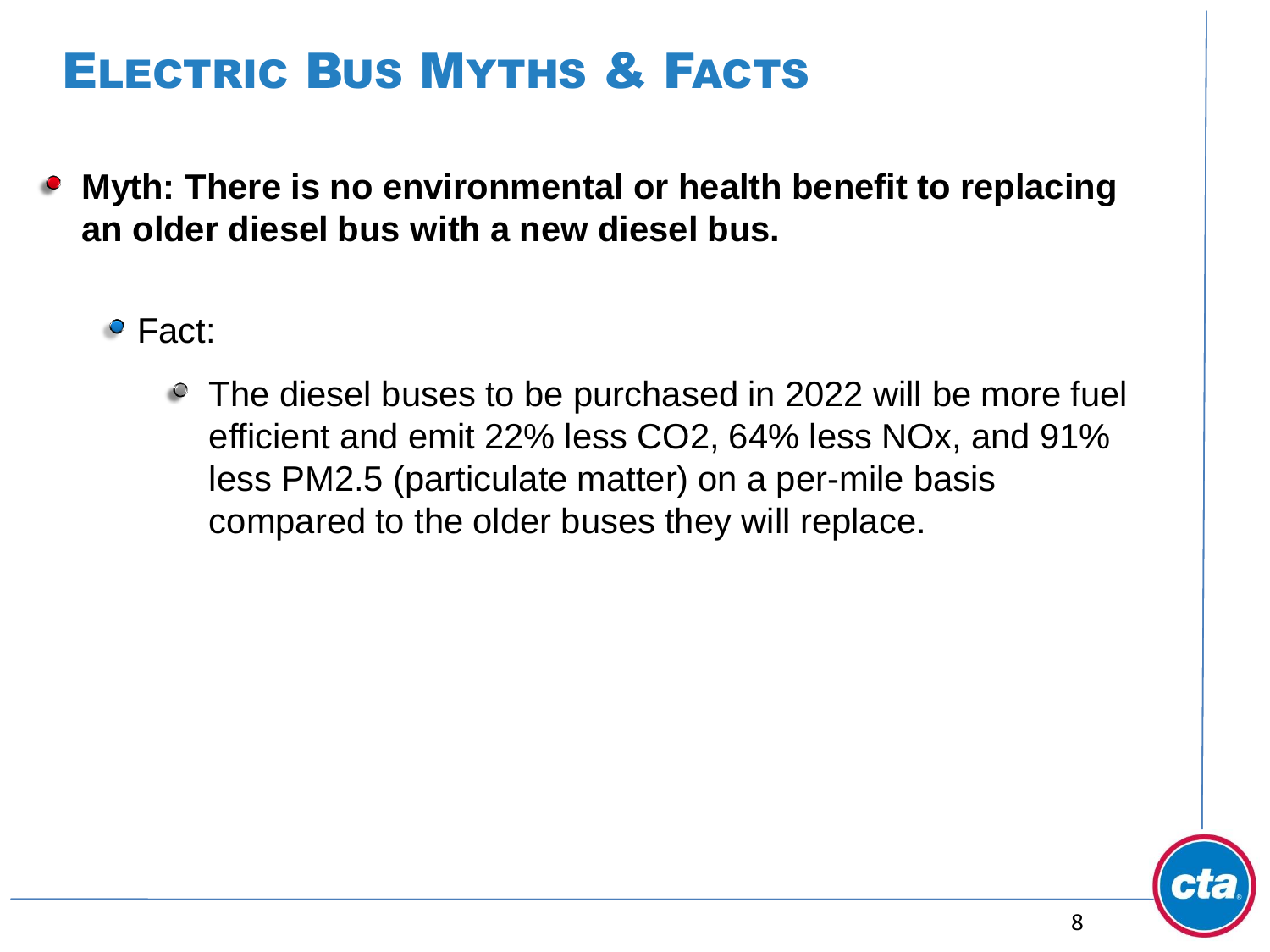**Myth: CTA is buying 1,280 diesel buses in the next two years.**

#### • Facts:

- CTA has a contract and funding to buy 100 new diesel buses in 2022, with an option to buy 500 more.
- Approximately 700 more diesel buses will reach the end of their useful life before 2026, there is no funding or contract in place to replace these buses.
- $\degree$  To the degree that the grid power supply and charging infrastructure can be scaled up, CTA could replace some portion of these older diesels with electric buses.

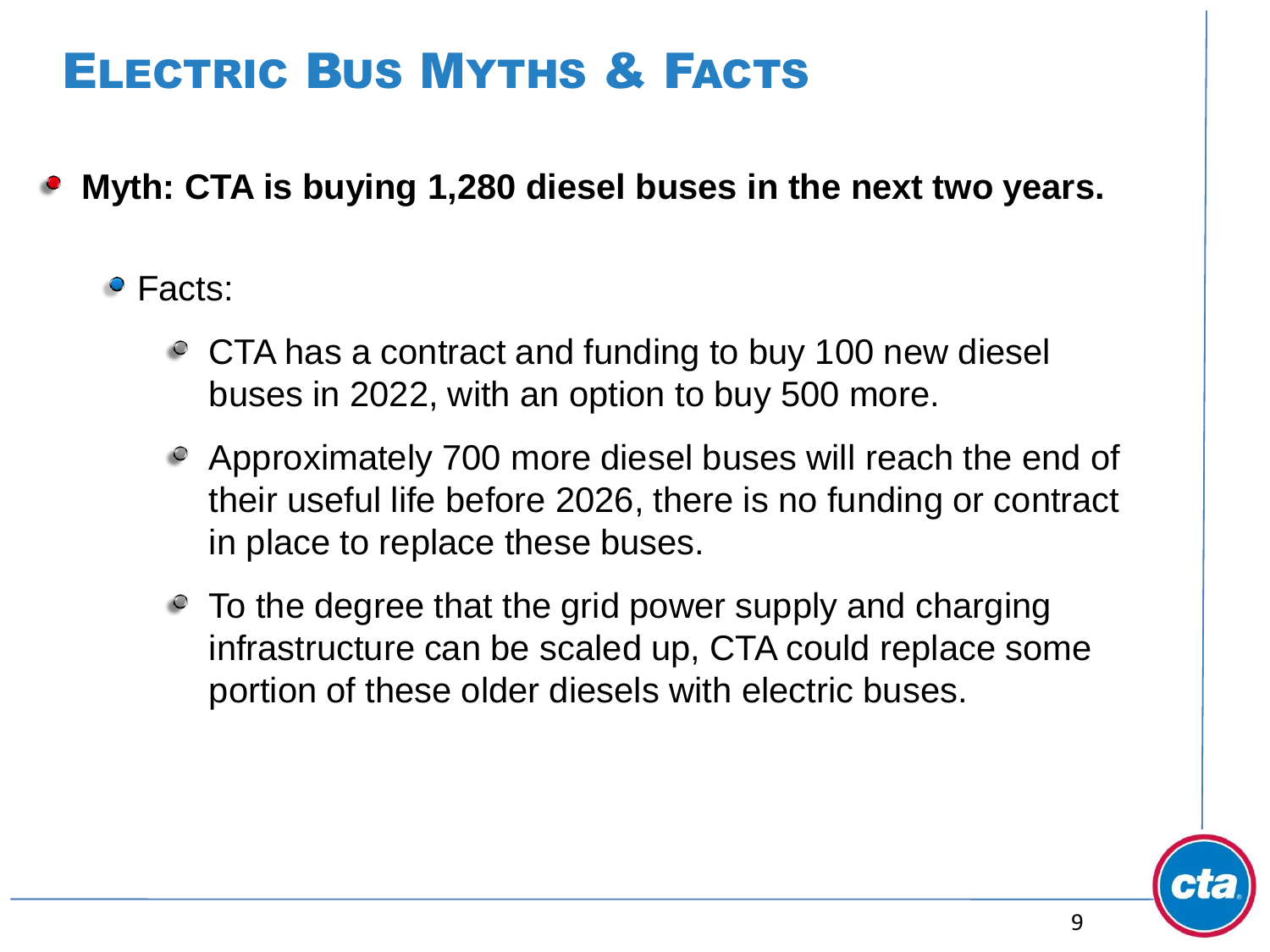**Myth: CTA is not buying electric buses because they have higher purchase prices, and CTA is ignoring the projected operating savings.**

• Facts:

- The primary barrier to immediate, large-scale deployment of electric buses is the not the purchase price of the vehicles, but the time and resources needed to install the new power and charging infrastructure to support those vehicles.
- CTA is aware of the significant operating savings potential from electric buses, and we hope to realize these savings as we continue to scale up our electric fleet.

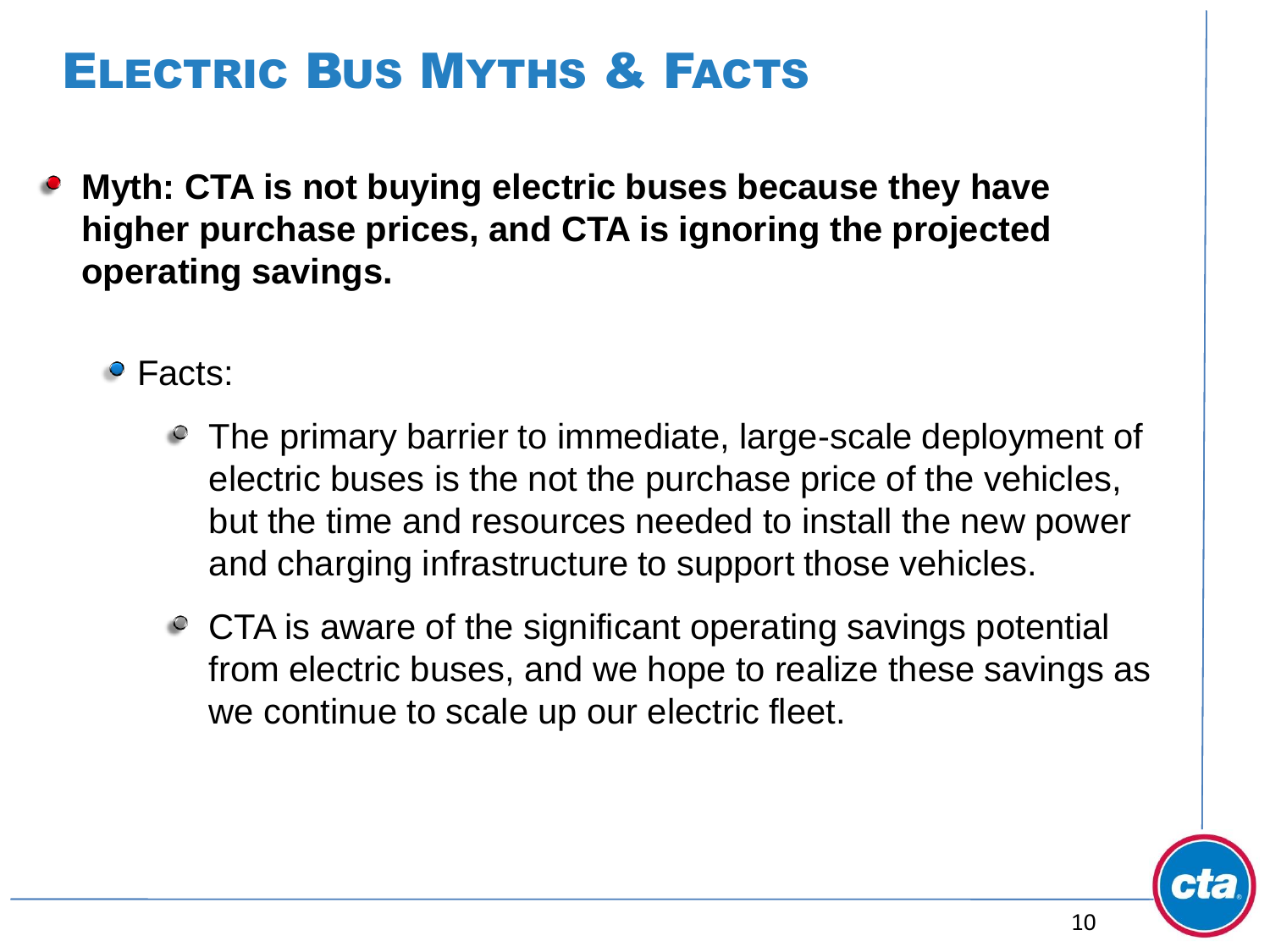- **Myth: CTA is not considering any other clean vehicle technologies to achieve bus fleet emissions reductions.**
	- Facts:
		- CTA's goal is to reduce health-impacting and climate changing emissions from buses, to the maximum extent feasible.
		- As we pursue conversion to an 100% electric bus fleet, CTA will continue to monitor and assess emerging technologies that have equivalent (or better) benefits to air quality and climate.
		- Where performance, cost, and service compatibility compare favorably, we will pilot other technologies.
		- CTA was a pilot location for three federally sponsored hydrogen fuel cell buses from 1997 through 2001.

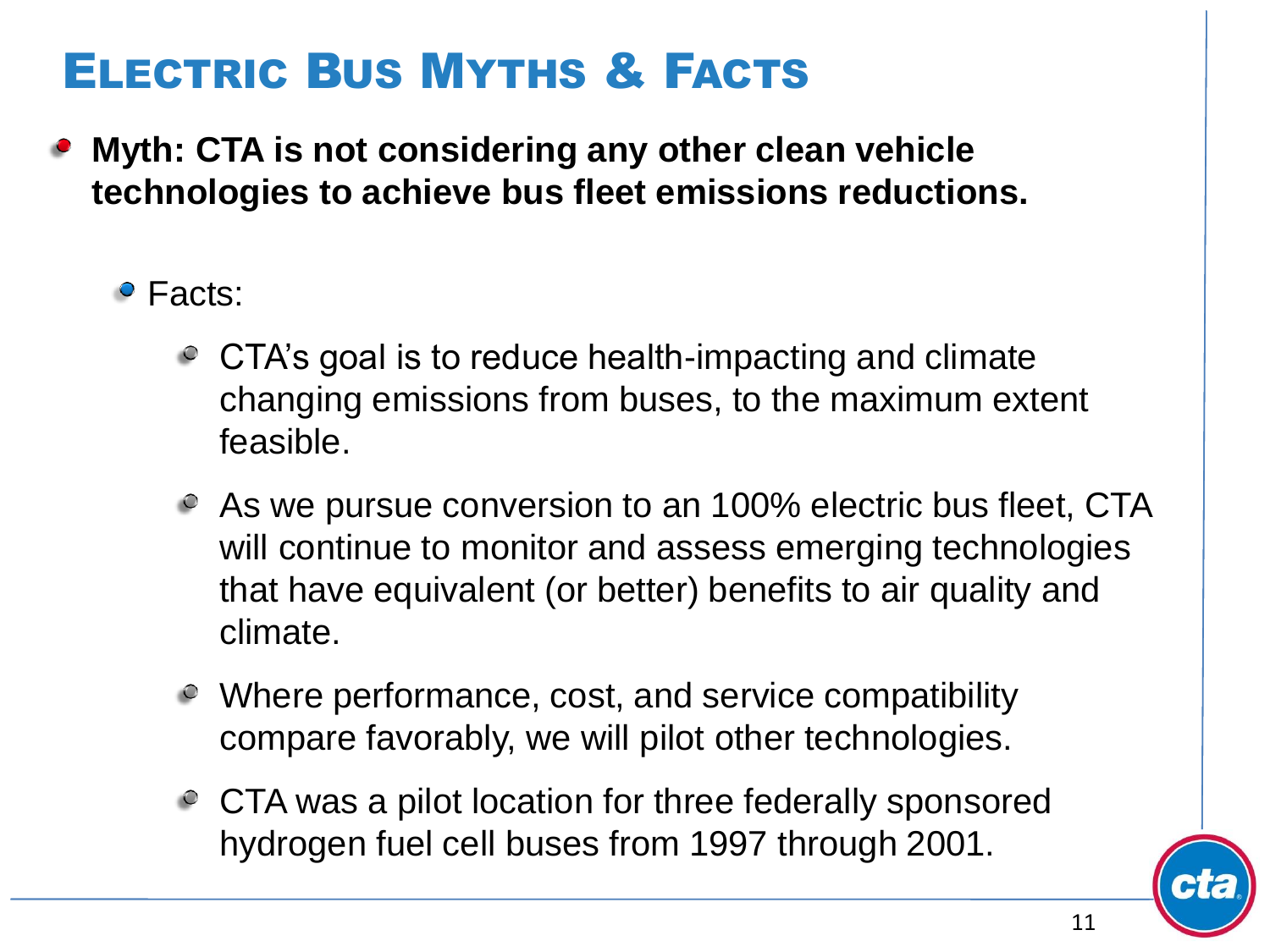- **Myth: The electric bus industry is sufficiently mature to support a near-term conversion of CTA's entire fleet.**
	- Facts:
		- $\circ$  While great strides have been made, this technology is still evolving and there are several aspects that have not been fully tested that could have significant implications for CTA's overall strategy for deployment.
		- For example, two main types of chargers are currently available, "fast-chargers" and "slow-chargers." Fast chargers have many advantages in terms of cost and operational flexibility, but further experience is needed to assess the degradation rate of batteries when repeatedly fast charged and reliability when fast-charged buses are stored outdoors in cold climates.

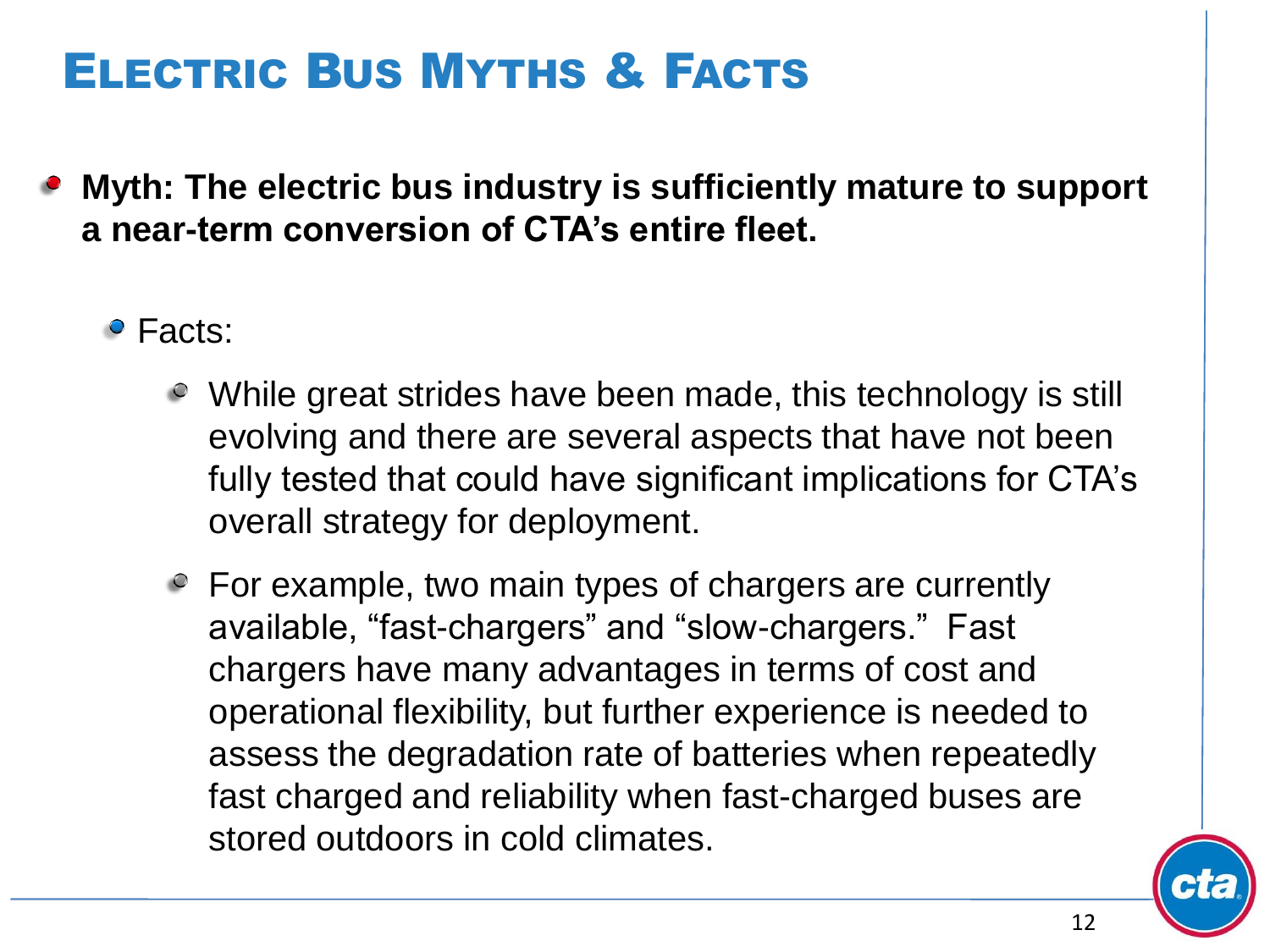- **Myth: Other transit agencies are doing much more to reduce emissions faster.**
	- Facts:
		- Several peer agencies are in the process of fulfilling ambitious electric fleet commitments but are generally introducing tens of electric buses at a time.
		- CTA is fully engaged in interagency forums and working groups to assess successes and failures around the country and the world. The data from CTA E bus operations dating to 2014 is some of the most complete long-term information available in the US.
		- Our goal is to plan carefully and invest in reliable technologies that will yield positive returns, in terms of public funding invested, quality of transit service delivered, and environmental benefits achieved.